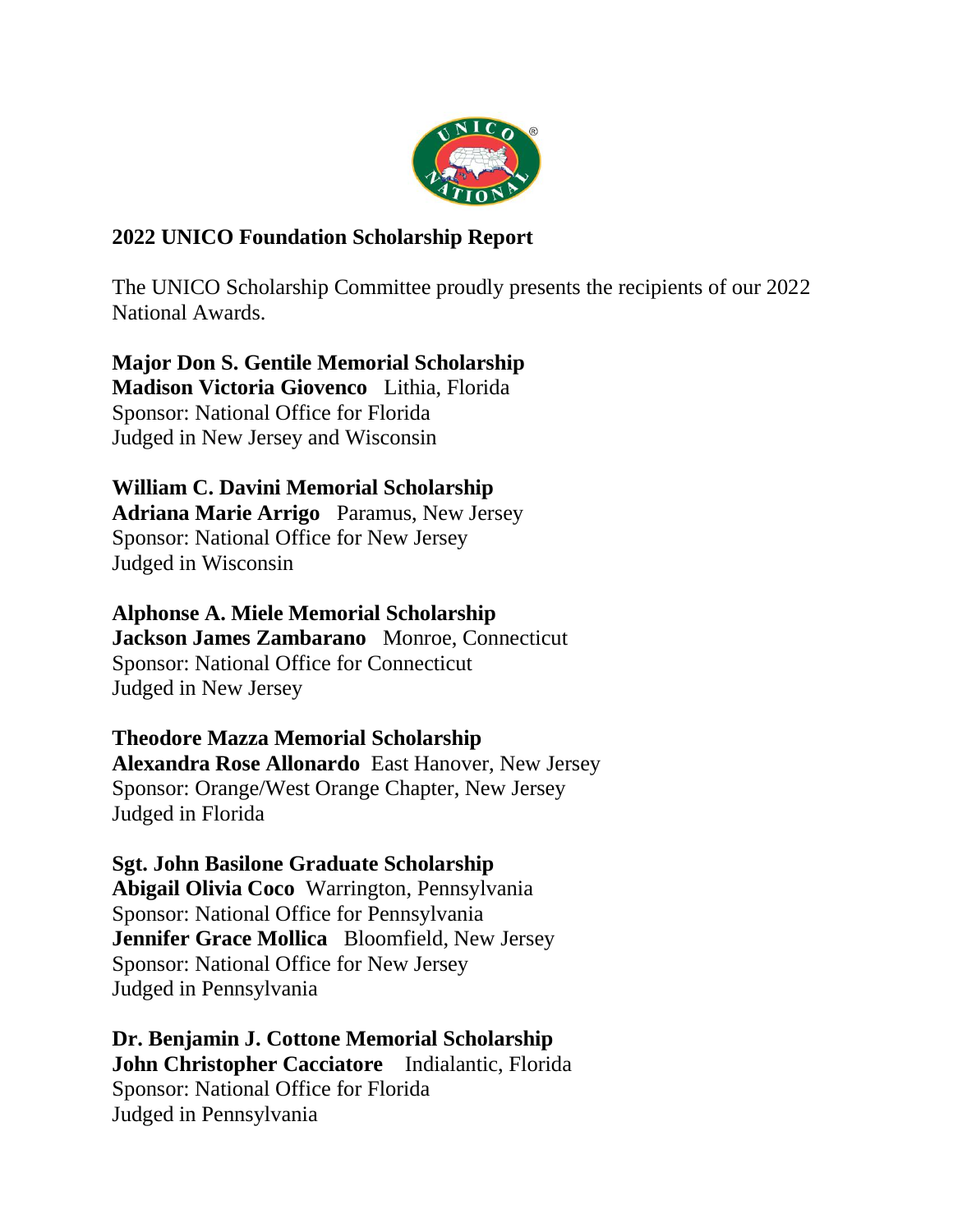**Bernard and Carolyn Torraco Memorial Nursing Scholarships Kelly Anne Hansen** Park Ridge, New Jersey Sponsor: Woodcliff Lake Chapter, New Jersey **Isabelle Rose Lauducci** Bridgewater, New Jersey Sponsor: National Office for New Jersey **Anastasia Leone** Blauvelt, New York Sponsor: North Shore Long Island Chapter, New York **Julia Marie Lombardi** Middlesex, New Jersey Sponsor: National Office for New Jersey **Brooke Neller** Goshen, Connecticut Sponsor: National Office for Connecticut **Dana Ashley Pape** Elmwood Park, Illinois Sponsor: Chicago West Suburban Chapter, Illinois **Ashley Voisin** Fort Mill, South Carolina Sponsor: Denville Chapter, New Jersey Judged in New Jersey

#### **DiMattio Celli Family Study Abroad Scholarship**

**Sebastian Joseph Schwarz** Newburyport, Massachusetts Sponsor: Merrimack Valley Chapter, Massachusetts **Marissa Lynn White** Waterbury, Connecticut Sponsor: Waterbury Chapter, Connecticut Judged in Illinois

**Ella T. Grasso Literary Scholarship Isabella Magdalene Cicero** Mequon, Wisconsin Sponsor: National Office for Wisconsin **Giada Skye Lalita Johnson** Boca Raton, Florida Sponsor: National Office for Florida Judged in New Jersey

**Guglielmo Marconi Engineering Scholarship Emma Grace Calderone** Laguna Hills, California Sponsor: National Office for California Judged in New Jersey

**Robert J. Tarte Scholarship for Italian Studies Audrey Buffo** Elmhurst, Illinois Sponsor: National Office for Illinois Judged in Delaware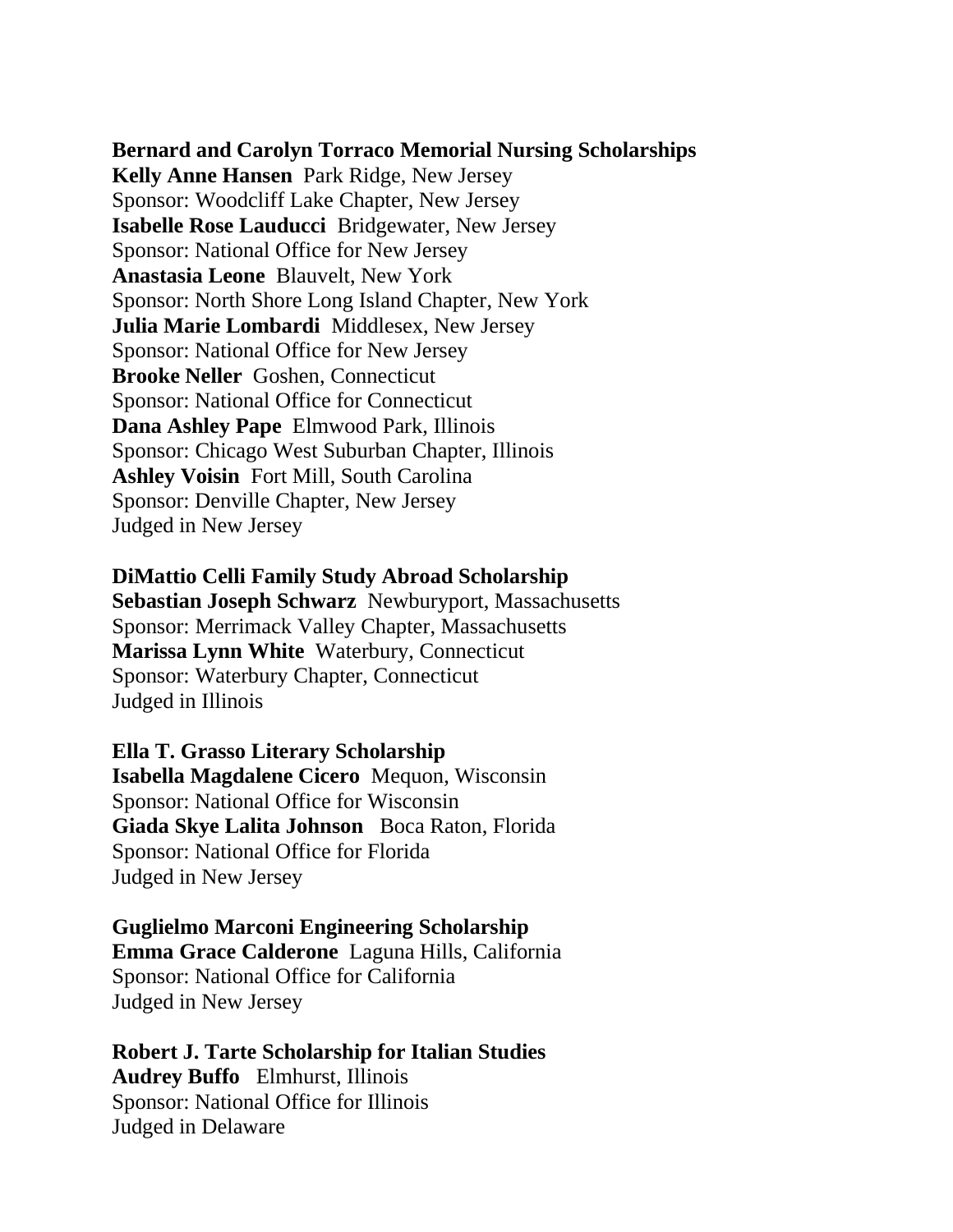## **Ralph J. Torraco Scholarship**

**Benjamin Fanelli** Orland Park, Illinois Sponsor: Chicago West Suburban Chapter, Illinois **Erica Licari** New York, New York Sponsor: National Office for New York Judged in New Jersey

## **Louise Torraco Memorial Scholarship for Science**

**Rebecca Morton** Elmhurst, Illinois Sponsor: National Office for Illinois **Isabella Mia Romanucci** Elmwood Park, Illinois Sponsor: National Office for Illinois Judged in Pennsylvania

#### **Ralph J. Torraco Fine Arts Scholarship**

**Mary Helen Cerroni** Ridgway, Pennsylvania Sponsor: National Office for Pennsylvania **Alyssa Gorman** Rancho Cordova, California Sponsor: National Office for California Judged in Pennsylvania

## **Maria and Paolo Alessio Southern Italy Scholarship**

**Ester Nicole Luna** New Haven, Connecticut Sponsor: National Office for Connecticut Judged in Delaware

#### **Inserra Scholarships**

**Miriam Da Ponte** Bridgeport, Connecticut **Sponsor: National Office for Connecticut Anthony Michael Angelo Pettinato** New Britain, Connecticut Sponsor: National Office for Connecticut Judged in Florida

**Eleanor and Anthony De Francis Scholarship Fund for Natural Sciences Victoria Grimaldi** Palm Beach Gardens, Florida Sponsor: National Office for Florida Judged in New Jersey

**Ralph J. Torraco Scholarship for Special Education Temporarily Suspended**